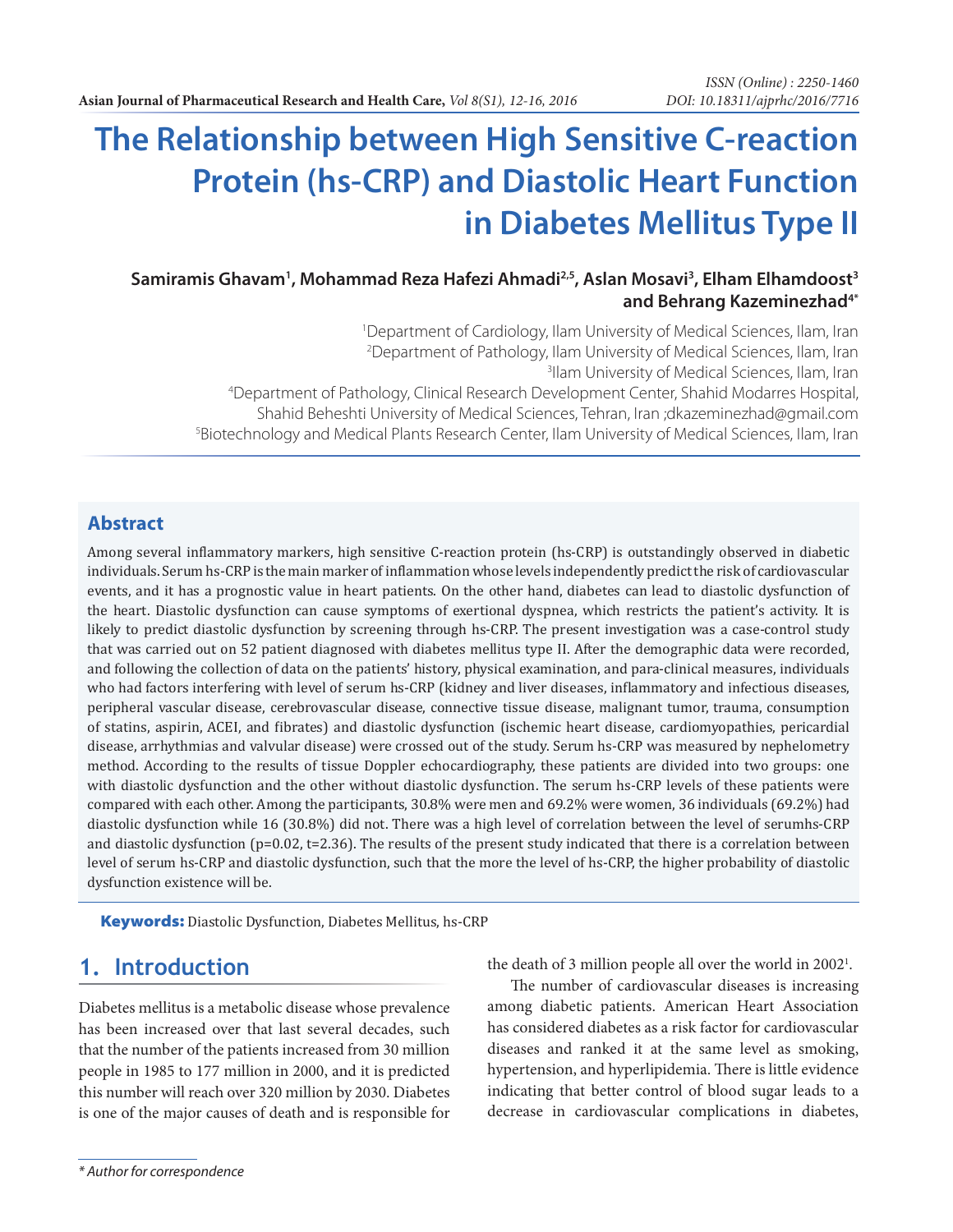and better control of blood sugar has not convincingly reduced cardiac mortality. The rate of heart failure is high among diabetic patients, which can be attributed to different reasons including atherosclerosis, hypertension, and heart cell dysfunction due to a chronic increase in hyperglycemia<sup>1</sup>.

Among several inflammatory markers, hs-CRP can outstandingly be seen in diabetic patients. Serum hs-CRP is the major marker of inflammation which is created by the kidney. This protein increases in response to inflammation, injury, and infection $2,3$ . Nowadays, the results of a set of prospective epidemiological studies have indicated that levels of CRP can alone predict the risk of cardiovascular events and has a prognostic value in cardiac patients<sup>4,5</sup>. Myocardial fibrosis is the major cause of myocardial stiffness which leads to advanced heart diastolic dysfunction which has a higher prevalence in inflammatory conditions and causes the symptoms of exertional dyspnea and restricts the patient's activity<sup>6</sup>.

In some studies, it is reported that mortality rate in asymptomatic patients who are in diastolic dysfunction phase I during 3-5 years is 5 times more than those with normal diastolic function<sup>7</sup>. Therefore, due to the high prevalence of diabetes and its serious cardiac complication, it is necessary to diagnose diastolic dysfunction as soon as possible so that necessary grounds for reducing the costs and increasing the quality of the patient's life can be established by examining the influential factors.

## **2. Materials and Methods**

Fifty-two 20-55-year-old outpatients with diabetes mellitus type II who had referred to Ilam'sHeart Clinic in 2012-13 and had study inclusion criteria were selected. The patients were provided with necessary explanations about the study and their written consent was obtained. Patients who had intervening factors in the level of hs-CRP like kidney and liver diseases, inflammatory and infectious diseases, peripheral vascular disease, cerebrovascular disease, connective tissue disease, malignant tumor, recent injuries, and consumption of ACEI, ASA, statins, and fibrates were crossed from the study. An increase of over 10 mg/L in hs-CRP is in favor of the existence of an acute inflammation; therefore, patients with a serum hs-CRP level of over 10 mg/L were crossed out of the study. Those patients who in their para-clinical examinations were known to have factors affecting diastolic function (such

as valvular disease, pericardial disease, cardiomyopathies, and ischemic heart disease) were also crossed out of the study.

The questionnaire was aimed at collecting data on age, gender, BMI, disease control and treatment method, disease duration, alcohol consumption, smoking, and family and medical background. ECG was run in order to examine ischemic and rhythm disorders. Afterwards, ischemic heart diseases were checked using exercise test and in some patients using R/O scan. Heart function was examined and recorded using tissue Doppler echocardiography by an echocardiography subspecialist. Patients who had diastolic dysfunction were classified into mild, moderate, and acute groups<sup>8</sup> (Table 1).

**Table 1.** Classification of diastolic dysfunction

| Parameter                             | Normal      | Mild       | Moderate         | Acute      |
|---------------------------------------|-------------|------------|------------------|------------|
| E/A ratio                             | $1 - 2$     | < 0.8      | $0.8 - 2$        | $\geq$ 2   |
| $DT$ (ms(                             | 150-200     | >200       | 150-200          | < 140      |
| $E$ Velocity                          | $10 \leq$   | < 8        | < 8              | $\leq$ 5   |
| $E/E$ ratio                           | 8>          | < 8        | $9 - 14$         | $\geq$ 15  |
| IVRT(m/s)                             | $50 - 100$  | $\geq 100$ | $60 - 100$       | $\leq 60$  |
| $PV_s/PV_p$                           | $\approx$ 1 | $S>$ D     | $S<\overline{D}$ | S << D     |
| $PV_a(m/s)$                           | < 0.35      | < 0.35     | $\geq 0.35$      | $\ge 0.35$ |
| $a_{\text{dur}}^T A_{\text{dur}}(ms)$ | <20         | <20        | $\geq 30$        | $\geq 30$  |

In addition to echocardiography (echo), the patients were referred to the laboratory in order to measure the chemical biomarkers and levels of hs-CRP. The level of serum hs-CRP was measured by nephelometry method.

Afterwards, according to the results of the echo, these patients were divided into two groups; one with diastolic dysfunction and one without it. The level of hs-CRP of these patients was compared, and the basic level of serum hs-CRP was classified into four groups: below 0.5 mg/L (very low-risk group), 0.5-1 mg/L (low-risk group), 1-3 mg/L (average risk group), and over 3 mg/L (severe risk group), and its relationship with different variables was investigated.

### **3. Statistics**

The collected data were analyzed using SPSS. t-test and one-way ANOVA were employed to examine the relationship between quantitative variables and the classified ones. Chi-square test was run to check the relationship between the qualitative variables. The relationship between hs-CRP and quantitative variables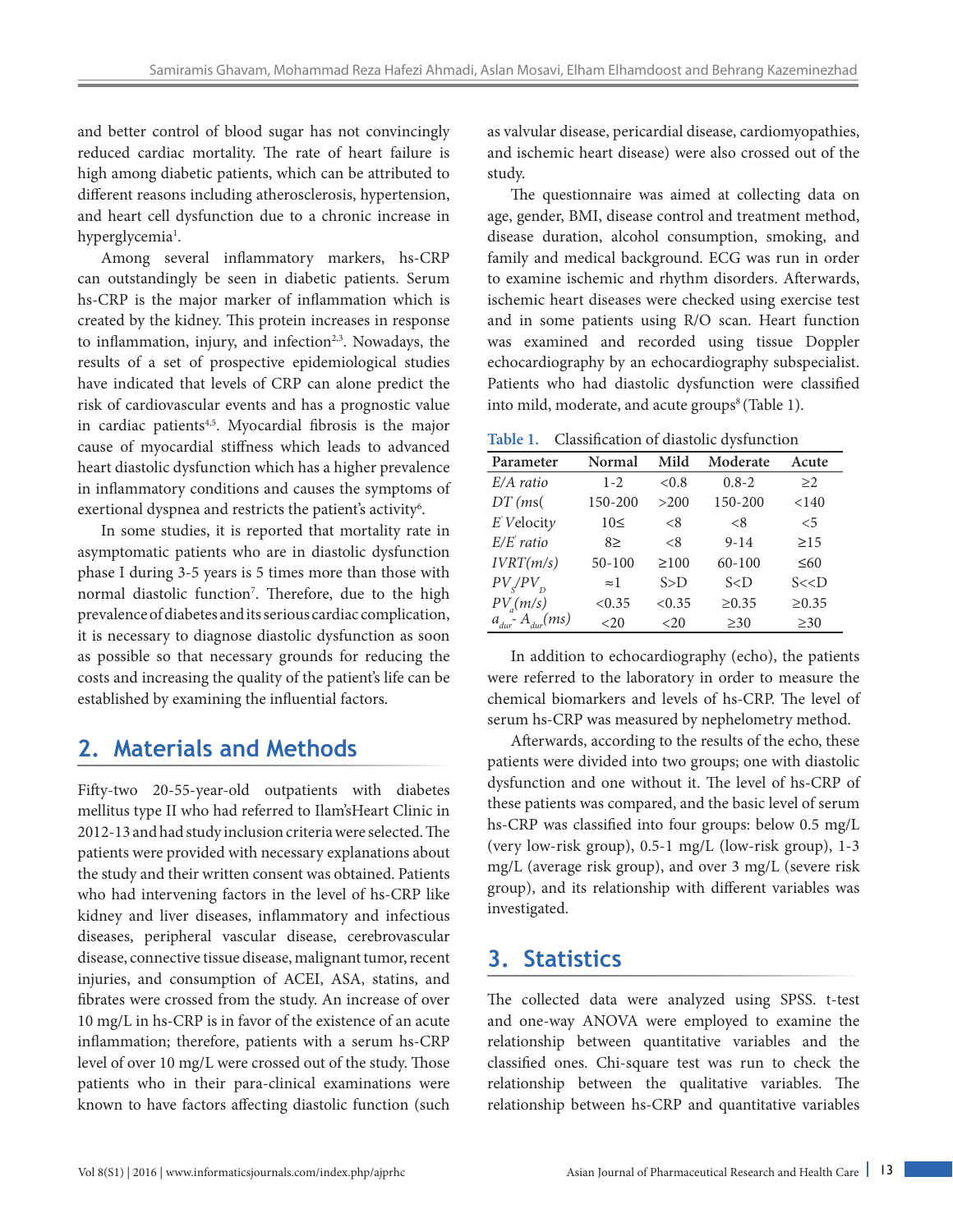was examined using Pearson's correlation. To check the capacity of hs-CRP in predicting diastolic dysfunction, a logistic regression model was used. The obtained values were reported as Mean±SD and the odd ratio was reported with a confidence distance of 95%. A p-value of below 0.05 was considered to be significant.

## **4. Results**

Among the participants, 30.8% were men and 69.2% were women. The mean age of the participants was 43.37±6.49 years, and only 17.3% of the patients were below 40 years old.

The results of examining the risk factors for cardiac disease indicated that 23% of the patients had the family history of premature heart disease among their firstdegree relatives. It was also concluded that 96.2% of the patients were non-smokers, 100% of the participants had not consumed alcohol, 25% had exercised on a daily basis, and 19.2% had an intervening factor at hs-CRP level (hypertension). The patients' mean BMI was 27.46±3.81; the women had a higher BMI (with an average of 27.55±4.42) compared to the men. Moreover, most of the patients had a normal diastolic and systolic blood pressure, and the patients' cardiac output was normal (with a mean of 53.17).

According to the results of the tissue Doppler echocardiography, out of the participating patients, 36 people (69.2%) had and 16 (30.8%) did not have diastolic dysfunction. In the present study, first, individuals with intervening factors at the level of hs-CRP (including hypertension) were compared in terms of the mean hs-CRP. The results of the independent t-test indicated that there was no significant difference between the two groups regarding the mean hs-CRP (p=0.471).

According to the drawn tables, the mean hs-CRP in the group with diastolic dysfunction was 1.46±0.78 while it was 0.86±1.01 in the group without diastolic dysfunction. The results of the independent t-test showed that there was a statistically significant difference between the two groups in terms of mean hs-CRP ( $p=0.02$ ,  $t=2.36$ ). The mean level of hs-CRP increases with the progress of the phase of diastolic dysfunction and this relationship is statistically significant (p=0.021).

Pearson correlation coefficient indicated that there was a positive significant relationship between the level of serum hs-CRP and disease duration (p=0.03, r=0.4). Pearson correlation coefficient also showed that the level of hs-CRP rose with an increase in systolic blood pressure in diabetic patients. This coefficient also indicated that there was no significant relationship between hs-CRP and the variables of BMI, weight, age, HR, EF, and DBP (p>0.05). The results of the independent t-test showed that there was no significant relationship between the level of hs-CRP and gender (p=0.139).

The results of the Chi-square test showed that there was no significant relationship between diastolic dysfunction and gender (p=0.622). The independent t-test showed that there was a significant relationship between diastolic dysfunction and age (p=0.018). Moreover, the results of the independent t-test indicated that there was a significant relationship between diastolic dysfunction and disease duration (p=0.041). They also proved that there was no significant relationship between diastolic dysfunction and the variables of SBP, DBP, BMI, and weight (p>0.05).

**Table 2.** The demographic characteristics of the participants and their correlation with hs-CRP

| Variable         | Mean   | <b>SD</b> | Pearson     | p-Value |
|------------------|--------|-----------|-------------|---------|
|                  |        |           | Correlation |         |
| Age              | 47.37  | 6.493     | 0.063       | 0.656   |
| Disease duration | 5.26   | 3.94      | 0.406       | 0.03    |
| Weight           | 74.23  | 1.28      | $-0.073$    | 0.605   |
| <b>SBP</b>       | 118.23 | 9.51      | 0.287       | 0.039   |
| <b>DBP</b>       | 74.50  | 9.64      | 0.036       | 0.798   |
| <b>BMI</b>       | 27.46  | 3.81      | 0.046       | 0.747   |

Logistic regression model was employed to examine the relationship between the increase probability of diastolic dysfunction risk and an increase in the level of hs-CRP. This model indicated the relationship between these two variables as:

#### $e^{-1/05} = Exp$

This model indicates that with every unit increase in hs-CRP, there will be an increase of 2.85 times in the probability of diastolic dysfunction (Odd ratio  $(\frac{1}{Exp})$  = 2/85). Since an increase in the level of hs-CRP leads to an increase in the risk of cardiovascular diseases, the level of serum hs-CRP was divided into four groups: the groups with the level of serum below 0.5 mg/L was considered as the group with very low risk of cardiovascular diseases, 0.5-1 mg/L as low risk, 1-3 mg/L as average risk, and over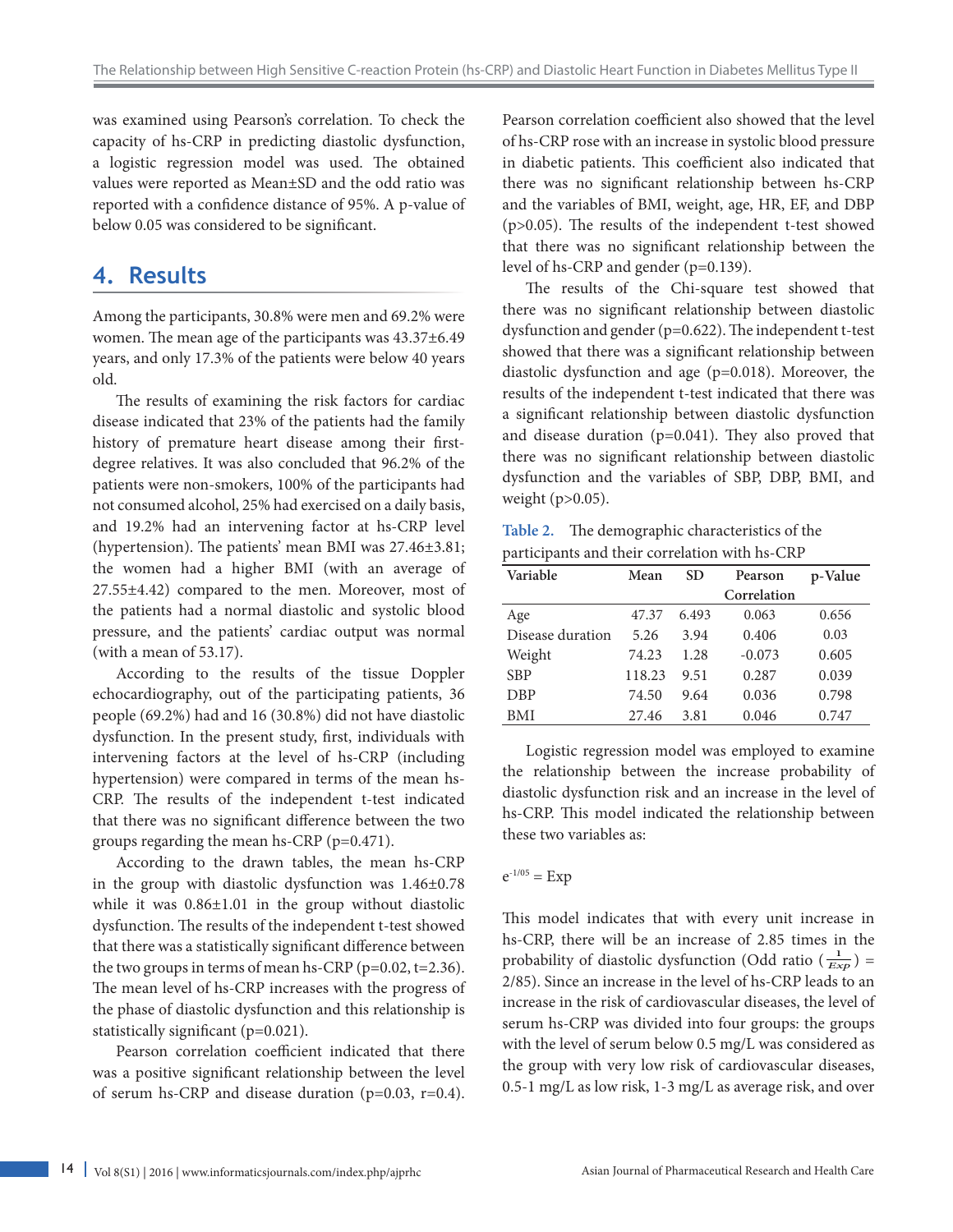3 mg/L as severe risk. Since a very limited number of the patients had hs-CRP level of over 3 mg/L, they were also considered in the group with levels of 1-3 mg/L. In order to examine the relationship between the level of hs-CRP as an ordinal variable and diastolic dysfunction, an ordinal logistic regression model was employed.

This model indicated that by increasing the level of hs-CRP from one level to another, the probability of diastolic dysfunction increases, such that if the level of the patient's hs-CRP is at the level with average risk, the probability of diastolic dysfunction will be 20.8 times more than that of someone whose serum hs-CRP is normal.

**Table 3.** The mean of the variables among the participants according to diastolic dysfunction

| D.D.            |         | Has              | Does not         | p-Val- |
|-----------------|---------|------------------|------------------|--------|
|                 |         |                  | have             | ue     |
| Variable        |         |                  |                  |        |
| Age (year)      |         | 49±6             | $44\pm7$         | 0.018  |
| Duration of     |         | $6.04 \pm 4.1$   | $3.66 \pm 3.14$  | 0.041  |
| disease(year)   |         |                  |                  |        |
| Weight (kg)     |         | $2.23 \pm 75/02$ | $2.98 \pm 72.58$ | 0.527  |
| $hs-CRP$ (mg/L) | average | $1.47 \pm 0/79$  | $0.86 \pm 1/02$  | 0.022  |
| $DBP$ (mmHg)    |         | $74 + 8$         | $75 + 13$        | 0.751  |
| SBP (mmHg)      |         | $121\pm9$        | $113+8$          | 0.008  |
| EF              |         | $0.42 \pm 55.42$ | $0.58 + 55.58$   | 0.83   |
| <b>HR</b>       |         | $0.83 \pm 70/11$ | $4.05 \pm 66.29$ | 0.215  |
| BMI $(kg/m2)$   |         | $27.46 \pm 3/59$ | 27.47±4.37       | 0.995  |

**Table 4.** Evaluating the grouping parameter of hs-CRP in the ordinal logistic regression model

|           | hs-CRP Estimation ability | S.E | Wald df        |  | OR                                                |
|-----------|---------------------------|-----|----------------|--|---------------------------------------------------|
| < 0/5     |                           |     | 14/132 2       |  |                                                   |
| $0/5 - 1$ | $-1/56$                   |     | $1/017$ $2/38$ |  | $\frac{1}{0/208} = (4/8)$                         |
| $1 - 3$   | $-3/035$                  |     |                |  | $0/809$ 14/060 1 $\frac{1}{0/048} = (20/8)^{1/2}$ |

Pearson correlation coefficient in the present study indicated that there was a positive significant relationship between systolic blood pressure and hs-CRP in diabetic patients (p=0.005, r=0.38). The positive correlation showed that the level of the diabetic patients' hs-CRP level increases with an increase in their systolic blood pressure. Since there was a significant correlation between hs-CRP and systolic blood pressure, a linear regression model of the relationship between these two variables was assessed as y=-1.96+0.027 SBP.

This model shows that with every unit increase in systolic blood pressure in diabetic patients, the level of hs-CRP increases by 0.027. In this model, serum hs-CRP level can be measured based on blood pressure.

The Pearson correlation in this study indicated that there was a positive significant relationship between diabetes duration and hs-CRP in diabetic patients  $(p=0.03, r=0.406)$ . In the linear regression model, the linear correlation between the two variables was assessed as y(hs-CRP) =0.779+0.093 Time.

This model shows that with every passing year from the development of diabetes, the level of hs-CRP increases by 0.093. In this model, hs-CRP can be measured according to the disease duration.

### **5. Discussion**

The results of the present study indicated that there was a strong correlation between the level of serum hs-CRP and diastolic dysfunction, such that the higher the level of hs-CRP, the more probable the existence of diastolic dysfunction and its more advanced phases would be resulted.

There were a positive correlation and a significant relationship between diabetes duration and systolic blood pressure in diabetic patients. There was no significant relationship between hs-CRP and the variables of BMI, weight, age, HR, EF, and DBP. The results of the study also showed that there was no statistically significant relationship between the level of serum hs-CRP and gender. There was a significant relationship between diastolic dysfunction and age and disease duration. However, there was no significant relationship between diastolic dysfunction and the variables of SBP, DBP, BMI, gender, and weight.

No similar study has been carried out in Iran, and there are very few studies focusing on the relationship between biomarkers of serum hs-CRP and diastolic dysfunction.

In their prospective study, Rajaram *et al.* focused on the relationship between hs-CRP and diastolic dysfunction among Latin Americans during 2004-2006 in Chicago, the USA. Serum hs-CRP was directly related to diastolic dysfunction (p=0.04, CI=1.07-10.5 (95%), Odds Ratio=3.36). Diastolic dysfunction is prevalent among African Americans and is independently related to the increased levels of hs-CRP9 .

In their study, Michowitz *et al*. (2006) examined the predicting role of hs-CRP in patients with heart diastolic heart failure. In that study, the level of hs-CRP was different in patients with diastolic and diastolic HF; however, after